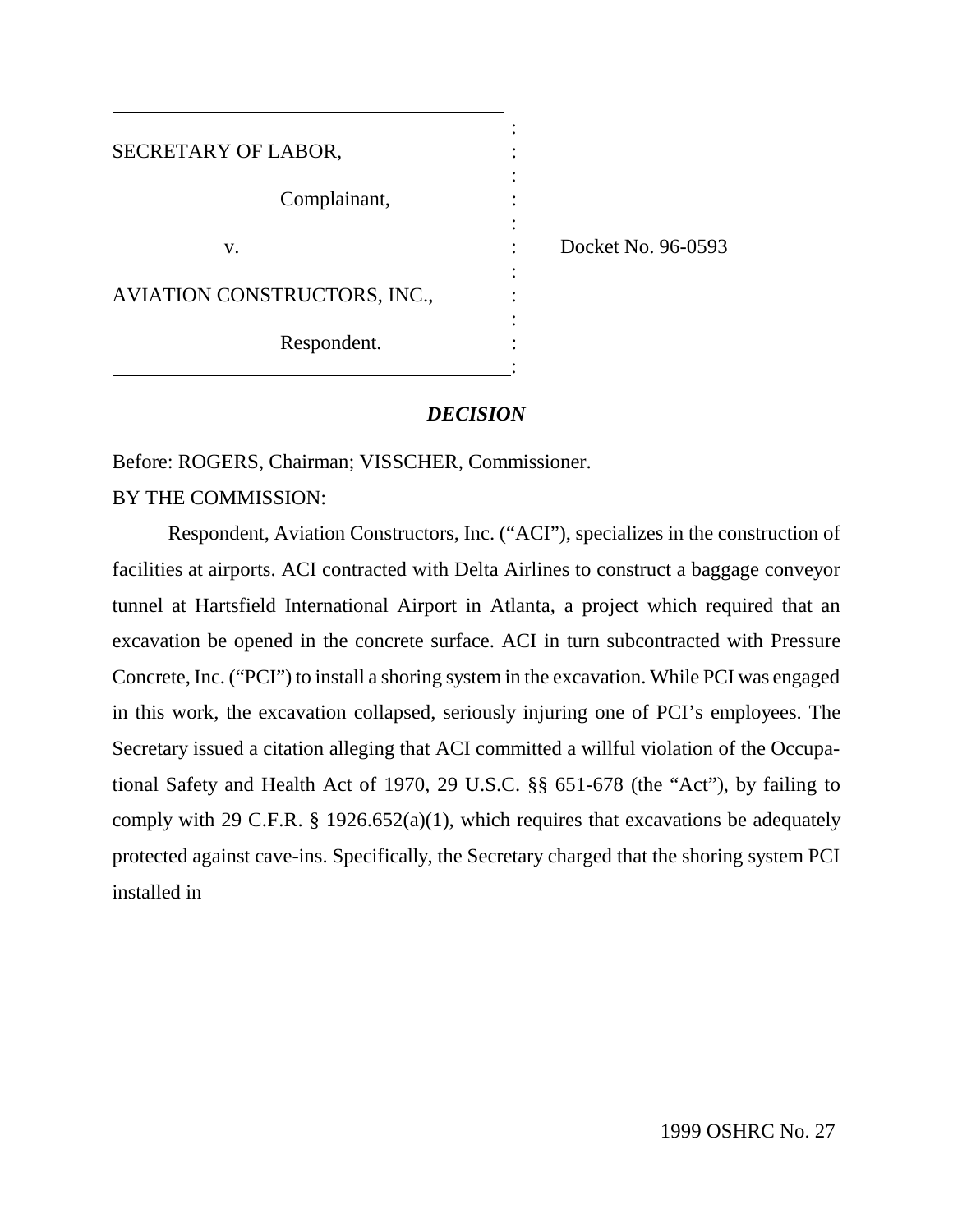the excavation was not approved by a registered engineer.<sup>1</sup> The only issue before us is whether Administrative Law Judge Ken S. Welsch erred in finding the violation willful in

<sup>1</sup>The cited standard provides, in relevant part, as follows:

# **§ 1926.652 Requirements for protective systems.**

(a) *Protection of employees in excavations.* (1) Each employee in an excavation shall be protected from cave-ins by an adequate protective system designed in accordance with paragraph (b) or (c) of this section  $\dots$ .

. . . .

(c) *Design of support systems, shield systems, and other protective systems.* Designs of support systems, shield systems, and other protective systems shall be . . . in accordance with the requirements of paragraph  $(c)(1)$ ; or, in the alternative, paragraph  $(c)(2)$ ; or, in the alternative, paragraph  $(c)(3)$ ; or, in the alternative, paragraph (c)(4) as follows:

(1) *Option (1)—Designs using appendices A, C, and D.* . . .

(2) *Option (2)—Designs Using Manufacturer's Tabulated Data*. . . .

. . . .

(3) *Option (3)—Designs using other tabulated data*. . . .

(4) *Option (4)—Design by a registered professional engineer*. (i) Support systems, shield systems, and other protective systems not utilizing Option 1, Option 2 or Option 3, above, shall be approved by a registered professional engineer.

(ii) Designs shall be in written form and shall include the following:

(A) A plan indicating the sizes, types, and configurations of the materials to be used in the protective system; and

(B) The identity of the registered professional engineer approving the design. (iii) At least one copy of the design shall be maintained at the job site during the construction of the protective system. After that time, the design may be stored off the job site, but a copy of the design shall be made available to the Secretary upon request.

It is undisputed that the shoring system was not derived from established data or other fixed criteria and that therefore Option 4, which requires the approval of a registered engineer, is the provision of the standard applicable here.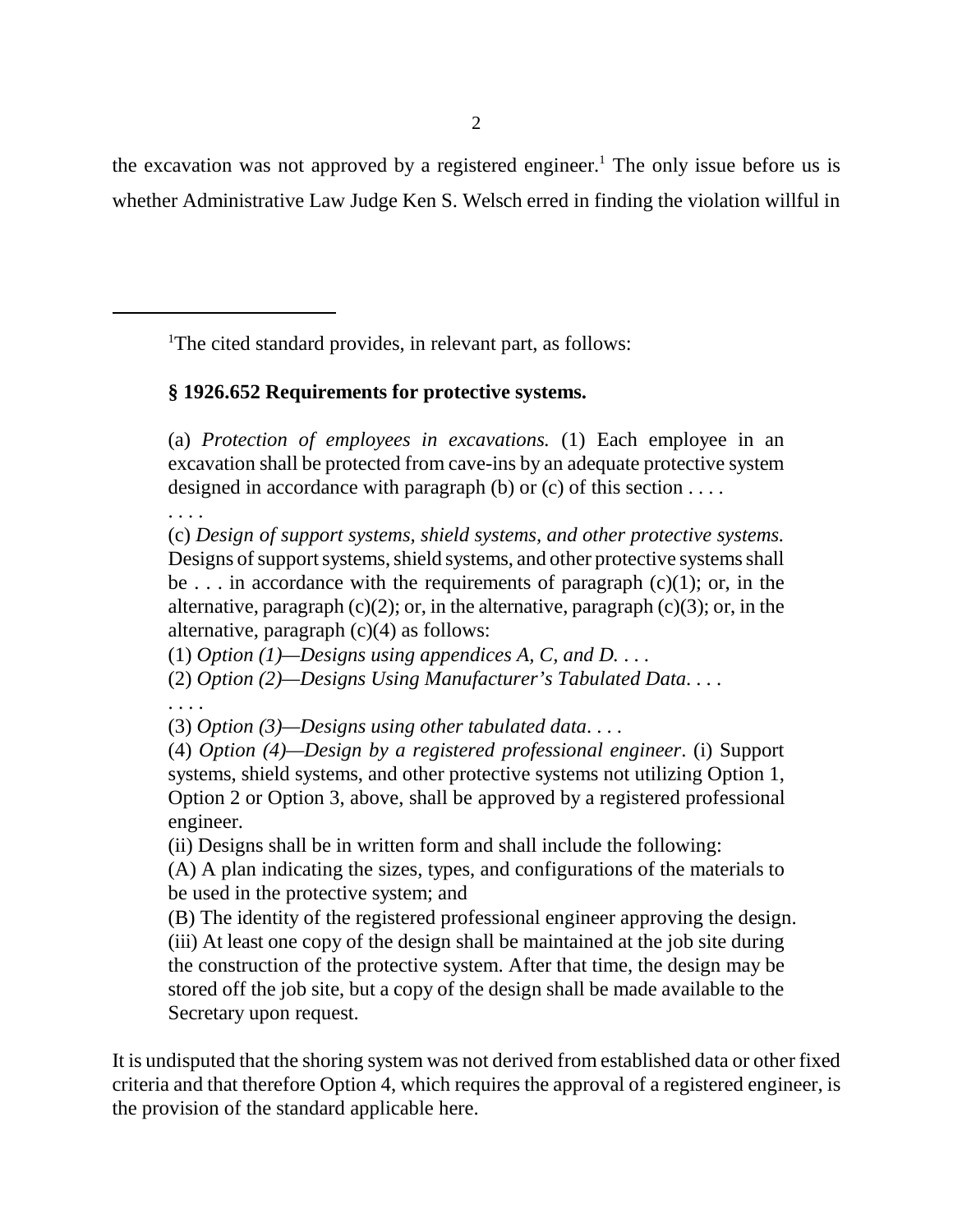nature as alleged.<sup>2</sup> For the reasons that follow, we conclude that the violation was willful, and we assess a penalty of \$20,000.

### **FACTS**

At the time ACI contracted for the work, it intended to use plywood sheeting or timber cross-bracing but during the process of designing such a system ACI discovered that those materials would be infeasible due to the restricted space available and hazards created by exposing footings which carried the load of a canopy directly above the work site. For approximately a month afterward, ACI had communications with an engineering company, Starzer & Ritchie, regarding other possible soil retention systems but none of the proposed systems would work within the physical constraints of the job. ACI ultimately decided to use a shotcrete bracing system, $3$  similar to the one installed by a subcontractor at an ACI job for Delta Airlines at the Cincinnati, Ohio airport. Since the contractor who had installed that system at Cincinnati was not available, ACI solicited PCI to install the shoring system.<sup>4</sup>

On October 18th, 1995, ACI began demolition work on the sidewalk under the canopy with the opening of the excavation scheduled for 6 days later, October 24th. On either the 18th or 19th, Scott Tate, ACI's project manager, called Gary Humble, PCI's vice-

<sup>&</sup>lt;sup>2</sup>At the hearing, ACI's counsel expressly stated that ACI was not raising any issue regarding its responsibility for the exposure of PCI's employees.

<sup>&</sup>lt;sup>3"</sup>Shotcrete" is a mixture of cement, concrete, and steel fibers. A shotcrete bracing system is a soil retention system made out of shotcrete and rebar, or lagging. The lagging is approximately ten feet long and is wedged into the earth by an air hammer. Next, wire mesh is put over the rebar and secured in place. The shotcrete materials are then blown onto the trench walls by an air compressor. A "soil nailing" system and shotcrete bracing system are the same, and the parties use the terms interchangeably.

<sup>&</sup>lt;sup>4</sup>PCI has extensive experience using shotcrete to stabilize and rehabilitate existing structures such as sewers and piers, lining manholes and wet wells, and constructing walls at treatment plants. Although PCI primarily renovates sewers it has also constructed protective systems utilizing shotcrete for its own employees on numerous jobs in excavation work.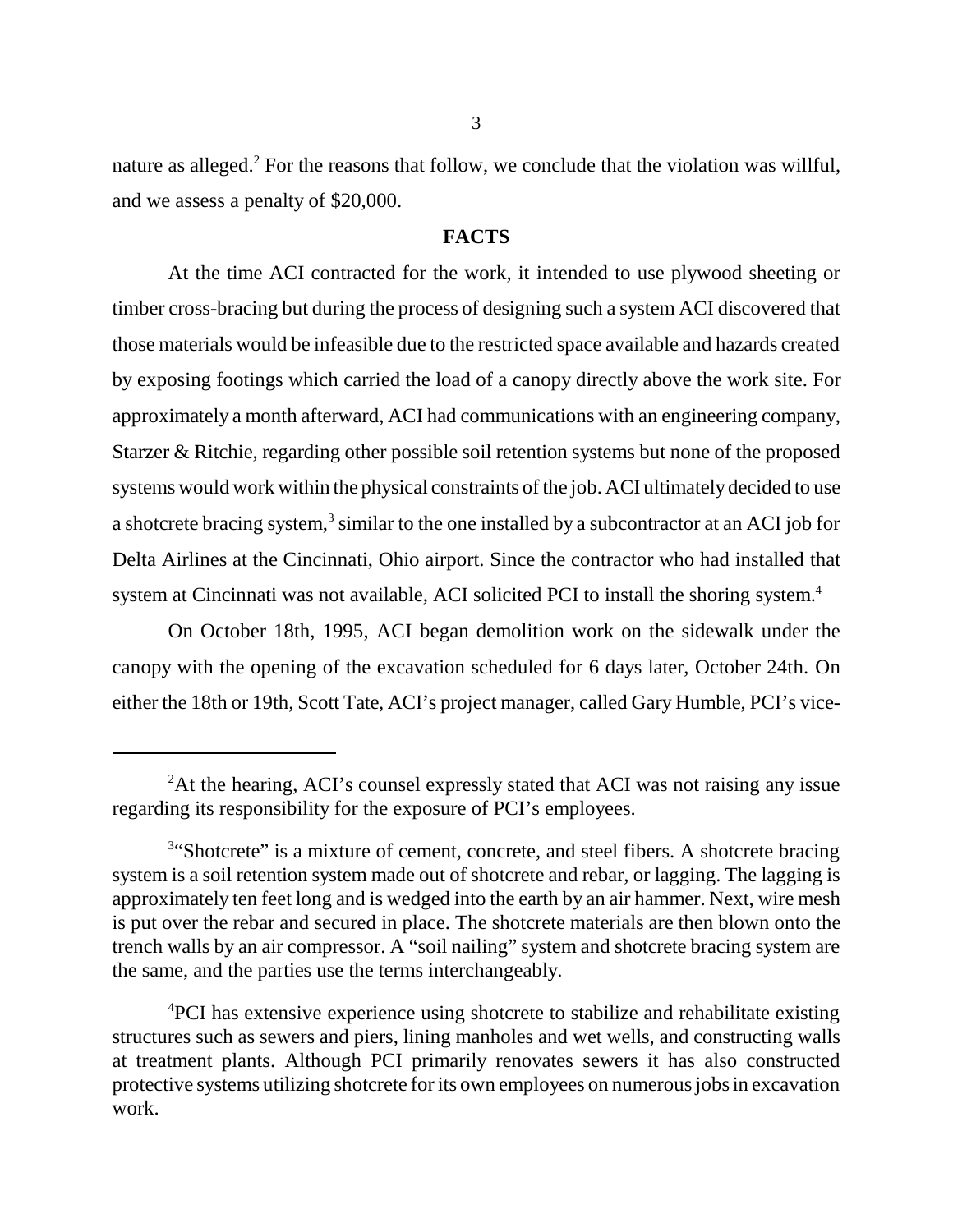president and general manager, to discuss the project, including job conditions and requirements for design drawings. Humble informed Tate that PCI had previously worked with an engineer who could supply the required drawings but that would take "a few days." Pending the results of a soil test, Humble was told to assume a "worst case scenario condition for your calculations for your stamped engineered shop drawings," specifically Type C soil, which, under the definitions set forth in the Secretary's excavation standards, is the least cohesive type of soil. Humble did not raise any question regarding what Type C meant or what the conditions were that he should assume for his design.

On October 20, PCI faxed its proposal to ACI, which was the first document received from PCI relating to the possibility of PCI doing the work. PCI's proposal was accompanied by a sketch drawn by Humble showing the placement of rebar and shotcrete. ACI's General Manager of Field Services, Steve Schlundt, testified that he understood this was not an engineer stamped plan and that ACI would have to have an engineer approved plan on site before starting the excavation work. PCI's proposal did not otherwise contain or mention any drawings.

On receipt of PCI's proposal ACI faxed its acceptance to PCI authorizing PCI to "begin work on shop drawings and other required submittal data." According to Tate, this phrase referred to shop drawings stamped by a registered professional engineer and could not be interpreted to mean anything else. After the exchange of correspondence that day Tate and Humble spoke on the phone, and Tate specifically reminded Humble that stamped engineered drawings were required.

Between October 20 and November 4, when the accident occurred, ACI telephoned PCI from three to six times regarding the absence of the engineer drawings but sent no further written requests. According to Schlundt, ACI was "relying on . . . our good faith with them that they would provide . . . what they told us they would provide" and "[w]e were led to believe that the plans would be in our hands prior to starting." On October 24, the day the excavation began, Schlundt met with PCI, at which time the two companies discussed the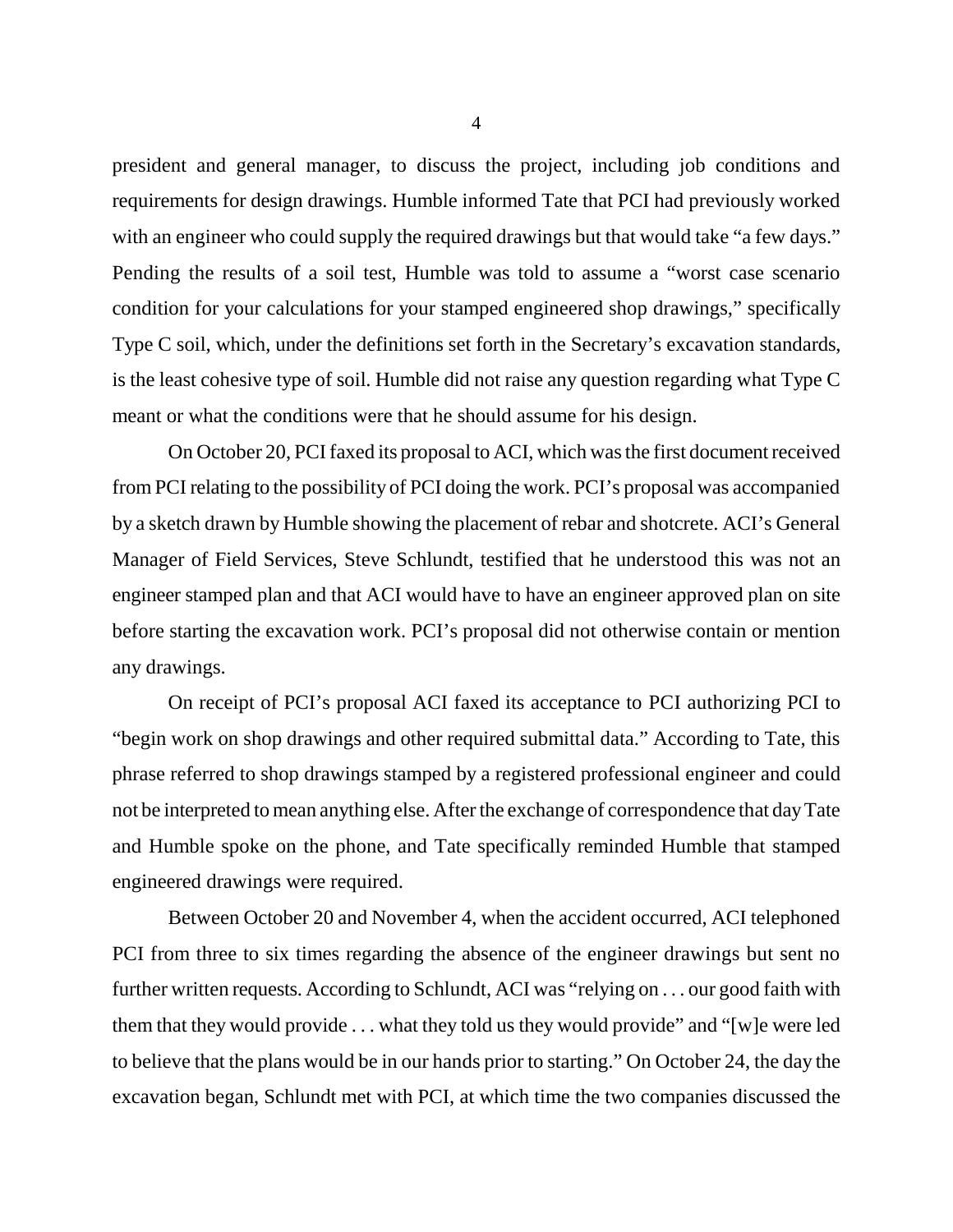absence of an engineer-approved drawing. Schlundt told Humble that getting the drawings done "was of the utmost essence and importance." Humble in turn said he knew of the requirement and that the drawings were being worked on and would be "forthcoming in the near future." At this time, Schlundt knew that PCI's employees would have to enter the excavation within the next day or two. Schlundt said that it would not be unreasonable from a design standpoint to expect PCI to develop the necessary engineering plan in a short period of time. $5$ 

PCI started work in the excavation on October 26. At that time, ACI had not received a engineer's drawing, and PCI continued to inform ACI that the plan was being "worked on." On October 31, Tate sent the results of a soil test to PCI with a letter stating "this will allow [PCI] to complete the stamped set of shop drawings for the soil retention system." Tate testified that he used the word "allow" as a "gentle prod" to PCI to complete its drawings. "I had repeatedly asked him [Humble] over the phone for this information. He knew it was required of him and he just hadn't received it. So, I wanted to put it in writing." Tate and Schlundt were also of the view that although PCI's initial work description and accompanying sketch did not constitute an engineer's drawing, any design approved by an engineer would be likely to incorporate PCI's original proposal. As Tate put it, since PCI had demonstrated what it proposed to do and PCI was "comfortable" with that proposal, he felt that ACI could allow the work to continue even though PCI had not yet furnished an engineer's stamped drawing.

A post-accident report prepared by an engineer came to essentially the same conclusion as Tate and Schlundt regarding the adequacy of PCI's original proposal.

<sup>&</sup>lt;sup>5</sup>ACI's expert Carroll Crowther similarly testified that once PCI had the plans for the project and made a site visit, it would take a competent engineer no more than a day to design a shotcrete system, and it would not take more than one day just to review the plans and walk the site. Crowther also testified that it is not unusual to hire the subcontractor installing a bracing system until just days before the excavation is opened.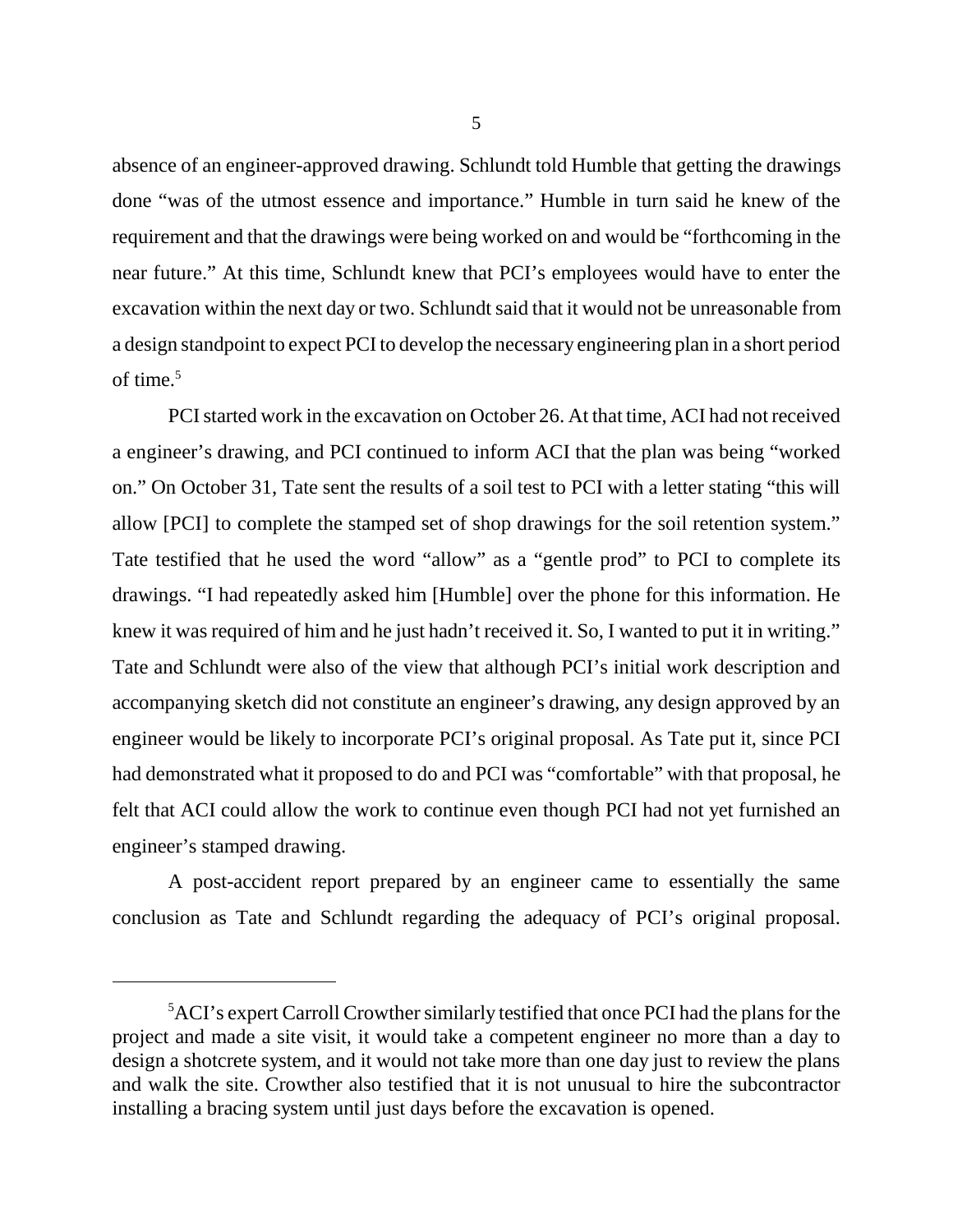According to this report, the cave-in was due to the development of fissures and filling with water and could not have been anticipated. The report further stated, "With the information available prior to the failure it appeared that even without a bracing system the slope should have remained stable." ACI's expert witness, Carroll Crowther, agreed with the conclusion that the cave-in was caused by unforeseeable developments, not defective shoring. During the hearing, the Secretary's counsel stated that he did not dispute that the shotcrete system devised by PCI was a satisfactory method of supporting the excavation. In other words, the gravamen of the Secretary's case is not that a registered engineer would have found PCI's proposal to be deficient in any material respect but rather simply that the system was not approved in advance as required by the standard.<sup>6</sup>

# **DISCUSSION AND ANALYSIS**

On these facts Judge Welsch concluded that the violation was shown to be willful in nature. He found that ACI's two supervisors, Schlundt and Tate, allowed the work to continue even though they were aware that ACI had not received the engineer's drawing and certification. He therefore held that during the approximately 10-day period from October 26, when PCI's employees first entered the excavation, until November 4, the date of the accident, ACI had acted with an "intentional, knowing, and voluntary disregard for the requirements of the Act." The judge also rejected ACI's argument that it had made a good faith attempt at compliance by contracting for a protective system and reasonably relying on PCI's promises that the plan would be forthcoming. The judge noted that ACI remained in control of the site but did not exercise its authority to instruct PCI to keep employees out of the excavation until PCI furnished the engineer's plan and certification. Instead, the judge found the repeated requests for the required drawings by ACI's supervisors to be evidence

<sup>6</sup> The specific description of the alleged violation in the citation is that "*[t]here was no data available to show* that the concrete (shotcrete) had the capacity to resist without failure all loads that were imposed upon the walls of the trench" (emphasis added).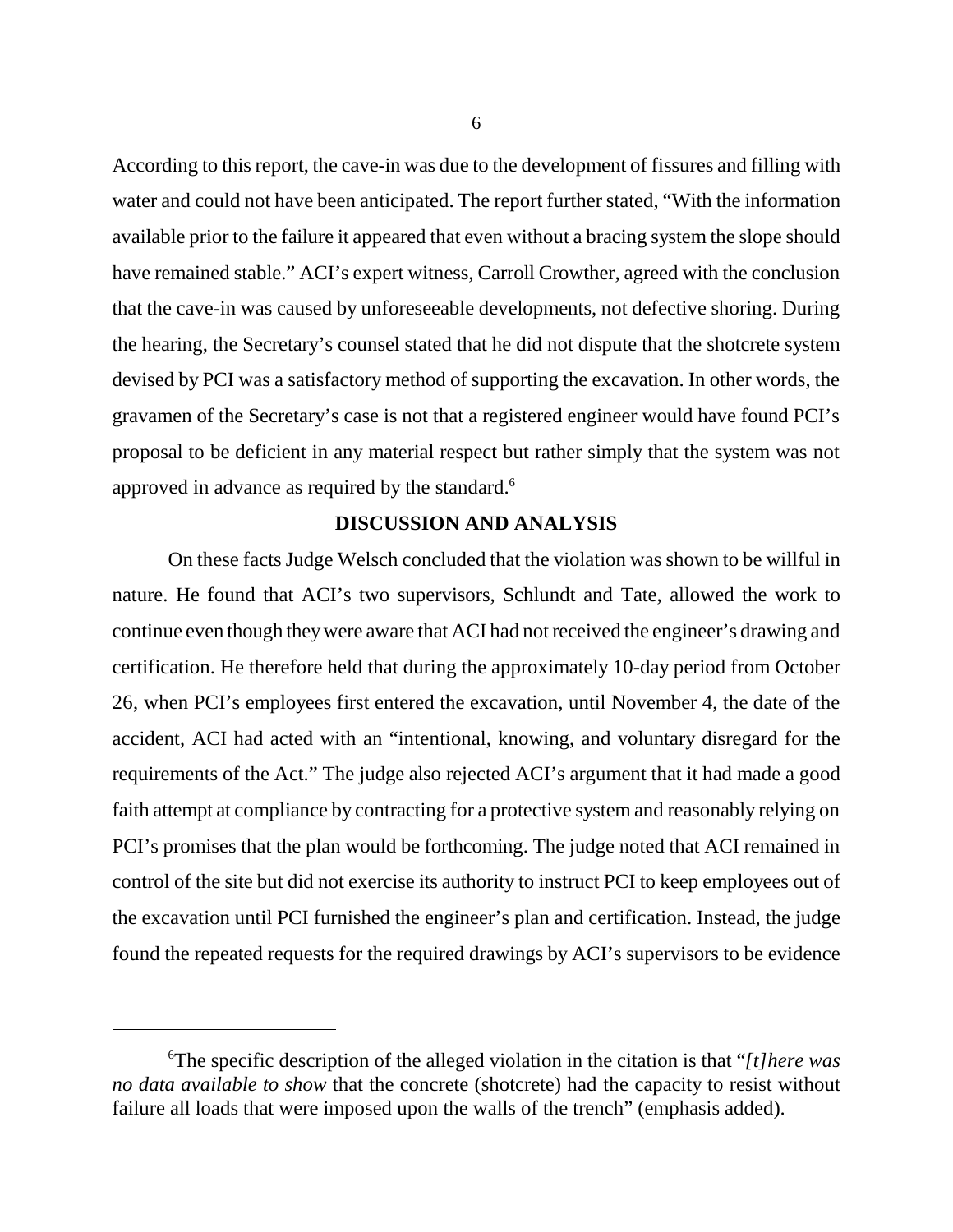of a "heightened awareness" that it was in violation of the Act for not having the drawing. Relying on *Mobile Premix Concrete, Inc.*, 18 BNA OSHC 1010, 1995-97 CCH OSHD ¶ 31,416 (No. 95-1192, 1997), the judge concluded that "ACI did not have a good faith belief that its failure to have an engineer-approved plan somehow conformed to the requirements of the Act."

In its petition for review before us, ACI acknowledged that a willful violation may be found where the employer acted with intentional, knowing, or voluntary disregard for the requirements of the Act or with plain indifference to employee safety. While agreeing that the judge applied the appropriate legal test for determining willfulness, ACI contended that the judge erred because he failed to give proper weight to the efforts ACI made to comply with the cited standard. We granted review and directed the parties to file briefs on this question.

As Judge Welsch correctly observed in his decision, whether a willful violation exists depends upon the employer's state of mind with respect to the requirements imposed by a standard. *Brock v. Morello Bros. Constr.*, 809 F.2d 161, 164 (1st Cir. 1987). The facts here demonstrate that ACI was aware of the requirement that the shoring design be approved and certified as approved by a qualified engineer. Nevertheless it knowingly allowed the work to commence and to continue over some period of time without the required approval. On these facts, the Secretary has made a prima facie showing that the violation was willful in nature. As the Commission held in *Sal Masonry Contrac., Inc.*, 15 BNA OSHC 1609, 1613, 1991-93 CCH OSHD ¶ 29,673, p. 40,210 (No. 87-2007, 1992), an employer who has notice of the requirements of a standard and is aware of a condition which violates that standard but fails to correct or eliminate employee exposure to the violation demonstrates knowing disregard for purposes of establishing willfulness. *Accord A. Schonbek & Co. v. Donovan*, 9 BNA OSHC 1189, 1981 CCH OSHD ¶ 25,081, p. 30,984 (No. 76-3980, 1980), *aff'd*, 646 F.2d 799, 800 (2d Cir. 1981); *Tampa Shipyards, Inc.*, 15 BNA OSHC 1533, 1541, 1991-93 CCH OSHD ¶ 29,617, pp. 40,103-04 (No. 86-360, 1992) (consolidated) (failure to institute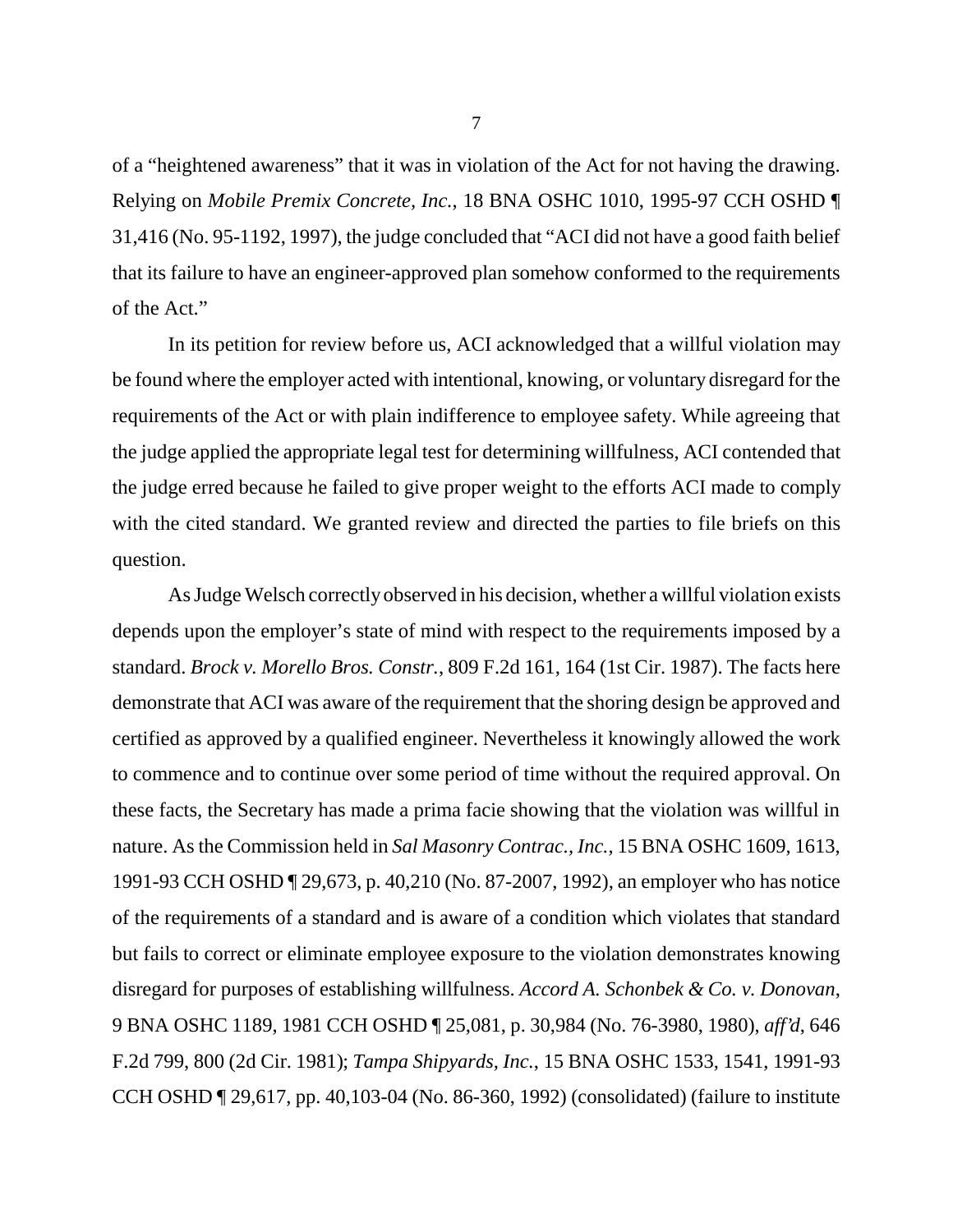procedures known to be required constitutes willful violation). ACI does not assert to the contrary but contends that its efforts to comply with the standard by repeatedly reminding PCI of the need for an engineer's drawing and requesting on numerous occasions that PCI provide the required drawing demonstrate that its state of mind was not one of disregard of or indifference to the requirements of the standard. We agree that ACI's efforts are relevant for the purpose ACI argues. However, we find on the facts here that those efforts are not sufficient to negate a showing of willfulness.

Under well-established Commission precedent, an employer may defend against an initial showing that its state of mind was one of willfulness by adducing evidence tending to show that in fact it acted in good faith with respect to the requirements of the standard in issue.<sup>7</sup> Such evidence may take one of two forms: the employer may seek to establish that

The employer in *Ladish* was charged with a criminal willful violation for knowingly failing to replace an unsafe fire escape, which resulted in the death of an employee. The issue before the court was whether the trial judge erred in not granting an acquittal based on good (continued...)

<sup>&</sup>lt;sup>7</sup>The Secretary contends that the Commission should not recognize any good-faith defense to willfulness, citing *Reich v. Trinity Industries, Inc.*, 16 F.3d 1149 (11th Cir. 1994), which arises in the same circuit as this case, and *United States v. Ladish Malting Co.*, 135 F.3d 484 (7th Cir. 1998). In view of our disposition finding a lack of good faith, Chairman Rogers sees no need to address the Secretary's argument. Commissioner Visscher, on the other hand, would observe that neither of the cases the Secretary cites supports the proposition that good faith cannot rebut willfulness.

The employer in *Trinity* failed to institute an audiometric testing program as required by the Secretary's hearing conservation standard. Instead the employer supplied its employees with hearing protection devices on the belief that such devices would protect against hearing loss as effectively as a testing program under the standard. The court concluded that regardless of whether this belief was held in good faith, the employer willfully violated the standard by substituting its own judgment for what the law required. Unlike the employer in *Trinity*, ACI's actions, while inadequate, were intended to implement the means of protection required by the cited standard. ACI has not contended that in good faith it could choose some safety precaution other than a shoring system approved by a registered engineer.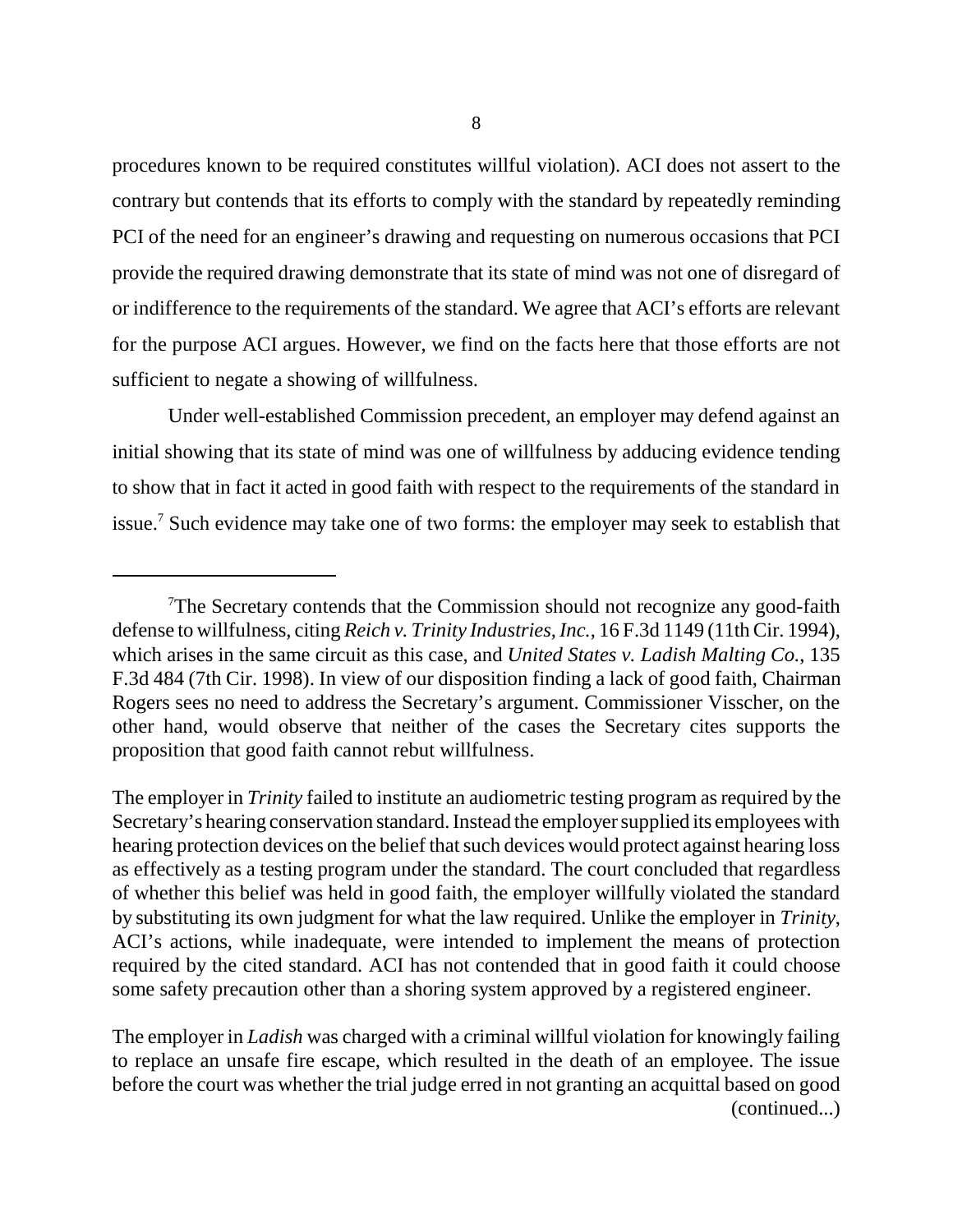it had a good-faith belief that as a factual matter the conditions in its workplace conformed to OSHA requirements, *Morrison-Knudsen Co./Yonkers Contracting Co., A Joint Venture*, 16 BNA OSHC 1105, 1124, 1993-95 CCH OSHD ¶ 30,048, p. 41,281 (No. 88-572, 1993), or the employer may introduce evidence to show that it took steps or made efforts to comply with those requirements, *Caterpillar, Inc.*, 17 BNA OSHC 1731, 1733, 1995-97 CCH OSHD ¶ 31,134, p. 43,483 (No. 93-373, 1996), *aff'd*, 122 F.3d 437 (7th Cir. 1997).8 In either case, the test of whether the employer demonstrated good faith is an objective one, *Morrison-Knudsen*, *Caterpillar*. Where the employer, as here, argues that it demonstrated good faith by attempting to comply with the standard, the question is whether the employer's efforts were objectively reasonable even though they were not totally effective in protecting

 $7$ (...continued)

faith. The court stated as a general proposition that "there is no generic 'good faith' defense in the federal criminal law in general . . . or for violations of the Occupational Safety and Health Act in particular." The court, however, conceded that an employer's "efforts to make its workplace safe may show that an offense was not willful."135 F.3d at 491. Moreover, Commissioner Visscher notes that there is other appellate authority recognizing that good faith efforts to protect employees are relevant on the issue of willfulness. *Brock v. Morello Bros. Constr.*, 809 F.2d 161, 165 (1st Cir. 1987); *St. Joe Minerals Corp. v. OSHRC*, 647 F.2d 840, 848-49 (8th Cir. 1981).

<sup>&</sup>lt;sup>8</sup>ACI's position is that the judge erred by analyzing the case from the perspective of whether ACI had a reasonable belief that it had complied with the standard rather than addressing whether ACI had made reasonable but unsuccessful efforts to comply. We construe the judge's decision as discussing both elements of rebuttal to a showing of willfulness, although ACI had not argued to the judge that it had a good faith belief that its conduct was in compliance with the standard.

In rejecting ACI's contention that its efforts to compel PCI to provide the necessary engineer's drawing were reasonable, the judge concluded that, on the contrary, those efforts were evidence of an *increased* awareness of ACI's violative conduct. In the circumstances here, it is not necessary to decide whether ACI's requests to PCI constitute *additional* evidence to support a finding of willfulness. We therefore do not adopt this finding of the judge.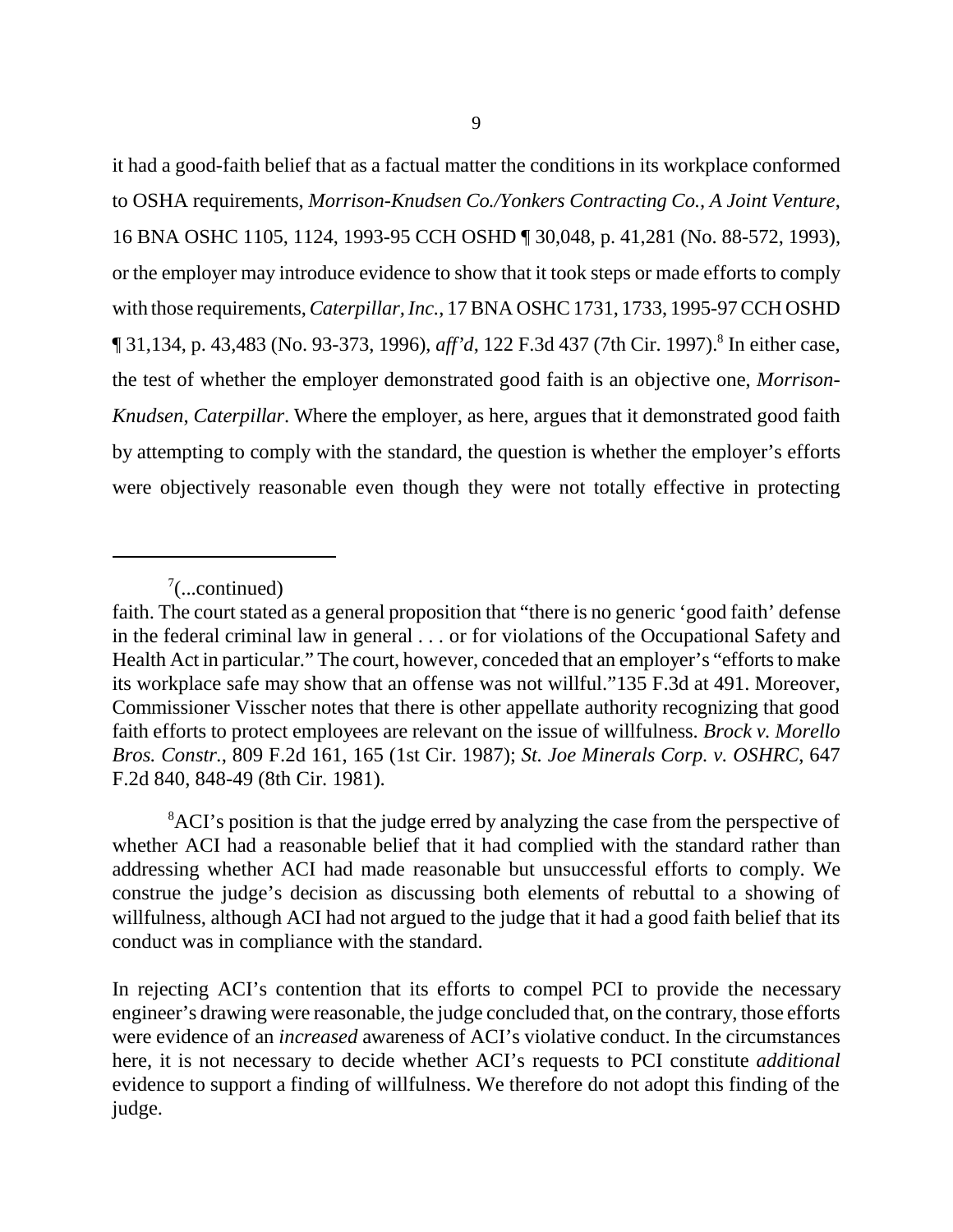employees from the hazard. *Caterpillar, Inc. v. OSHRC*, 122 F.3d 437, 441-42 (7th Cir. 1997); *Tampa Shipyards*, 15 BNA OSHC at 1541, 1991-93 CCH OSHD at p. 40,104.9

There is no dispute that ACI failed to obtain a design approved by a registered professional engineer prior to commencement of the excavation. ACI's efforts consisted of nothing more than repeated requests, predominately oral, that PCI provide the required engineer-approved drawing. When PCI disregarded those requests, ACI took no action to provide for the safety of the excavation as required by the provision of the standard at issue. The purpose of that provision is to ensure that during the course of the work the employer is proceeding with knowledge and assurance that it has a shoring design adequate for the conditions in question. As the Secretary stated when she promulgated section 1926.652, the requirement for a written design approved by an engineer is "intended to increase the

<sup>&</sup>lt;sup>9</sup>In *Caterpillar* the court affirmed the Commission's holding that warning tape and signs were not objectively reasonable measures to reduce the likelihood of injury from broken fragments of metal being expelled from a press at a high rate of speed because they would offer no protection to employees working within the danger zone. *See Woolston Constr. Co.*, 15 BNA OSHC 1114, 1119, 1991-93 CCH OSHD ¶ 29,394, p. 39,570 (No. 88- 1877, 1991), *aff'd without published opinion*, No. 91-1413 (D.C. Cir. May 22, 1992) (1992 WL 117669) (violation found willful where employer failed to make good faith attempts either to comply with the standard or otherwise eliminate the hazard to employees). *Compare Mobil Oil Corp.*, 11 BNA OSHC 1700, 1701, 1983-84 CCH OSHD ¶ 26,699 (No. 79-4802, 1983) (while guarding a six-foot area around a wax pit with a rope was not as effective or complete as completing the wall which surrounded most of the pit, it was sufficient to counter a willful charge); *Wright & Lopez, Inc.*, 8 BNA OSHC 1261, 1262, 1266, 1980 CCH OSHD ¶ 24,419, pp. 29,774, 29,777 (No. 76-3743, 1980) (where employer had installed partial shoring which did not extend to the bottom of the trench and was in the process of installing additional shoring when the trench collapsed, a violation for inadequately shored trench found not willful although the employer had actual knowledge of the requirements of the standard and was aware that the trench was not properly shored); *Williams Enterp., Inc.*, 4 BNA OSHC 1663, 1668, 1976-77 CCH OSHD ¶ 21,071, 25,362 (No. 4533, 1976) (violation of the Act for failure to secure a crane counterweight against toppling or falling on an unstable street surface not willful where employer placed the counterweight on a wooden base which partially but not entirely compensated for the grade of the street).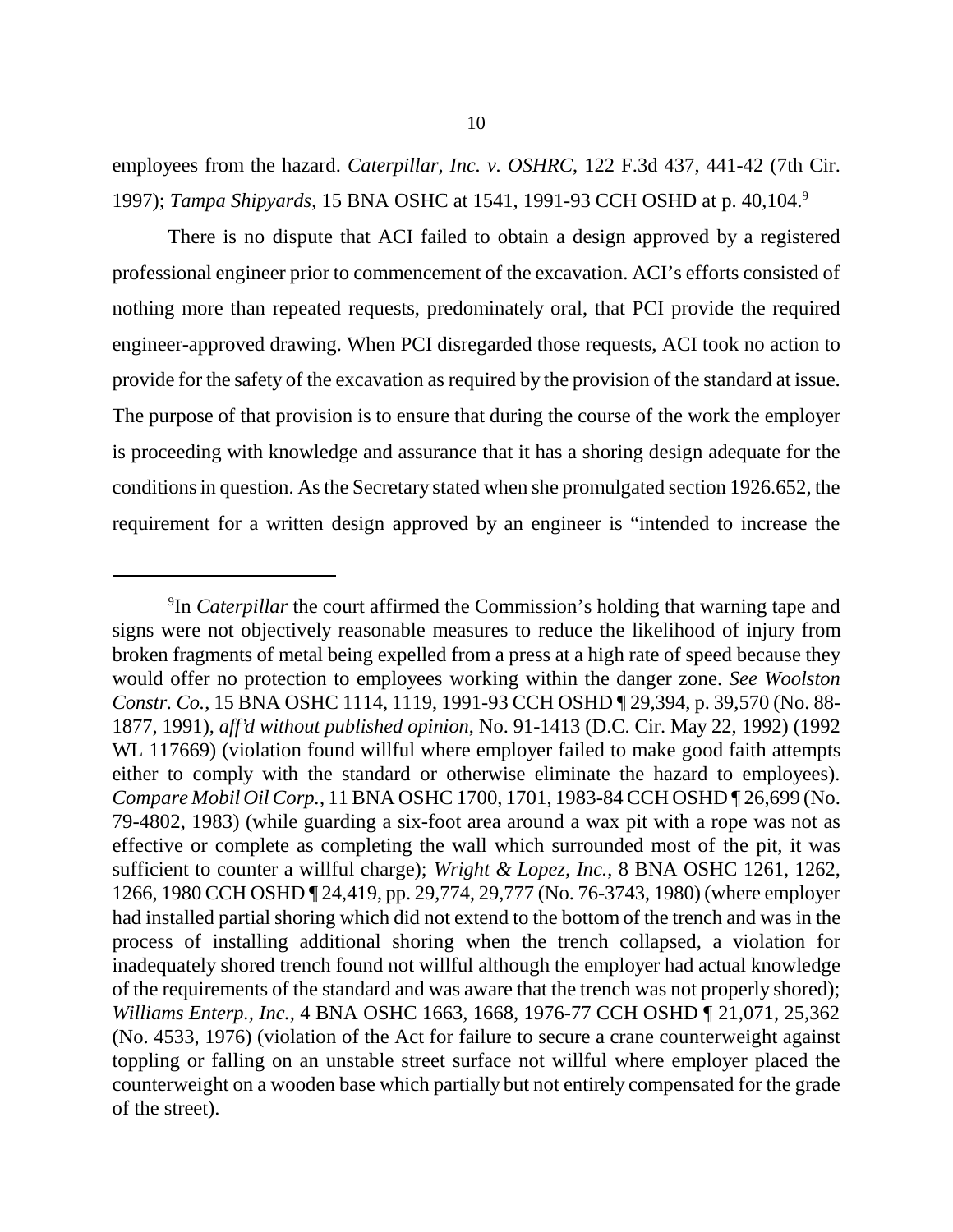likelihood that the protective systems designed under this option will be adequate to protect employees." 54 Fed. Reg. 45,959 (1989). There is no indication, and ACI does not contend, that it had taken any of the steps necessary to effectuate this purpose. For instance, ACI did not even attempt to arrange for a registered engineer to observe the worksite prior to the collapse.

Indeed, ACI's attempts to achieve compliance with the standard are even less substantial than those in other cases holding that employers had not made sufficient efforts to negate willfulness. In *V.I.P. Structures Inc.,* 16 BNA OSHC 1873, 1875-76, 1993-95 CCH OSHD ¶ 30,485, p. 42,110 (No. 91-1167, 1994), the employer was found in willful violation of a standard requiring safety nets for fall protection even though the employer had nets available at the site but was unable to set them in place because deep mud at the worksite prevented the employer from moving its lift equipment. Although the employer tried unsuccessfully each day to position the nets, the Commission held that "these efforts to advance the nets do not rise to the level of good faith sufficient to negate willfulness." In *Calang Corp.*, 14 BNA OSHC 1789, 1792-93, 1987-90 CCH OSHD ¶ 29,080, p. 38,872 (No. 85-0319, 1990), the employer's attempt to reduce the possibility of a cave-in by lowering the water table was held insufficient to preclude finding of willfulness where it failed to slope the trench in accordance with the applicable standard. In these cases, the employers actually implemented, at least to some minimal degree, some measure directed at reducing the hazard to employees. In the circumstances here, however, where the standard is concerned with the information available to the employer during the course of the work, ACI allowed work to be performed without assurance from a registered professional engineer that the protective system was adequate and without even initiating the mechanism by which it would obtain that assurance. As the Commission stated in *Kehm Constr. Co.*, 7 BNA OSHC 1976, 1979, 1979 CCH OSHD ¶ 24,098, p. 29,279 (No. 76-2154, 1979), where an employer has actual knowledge of the requirements of a standard and is aware that the conditions at the site do not meet those requirements, "failure to take *positive steps* to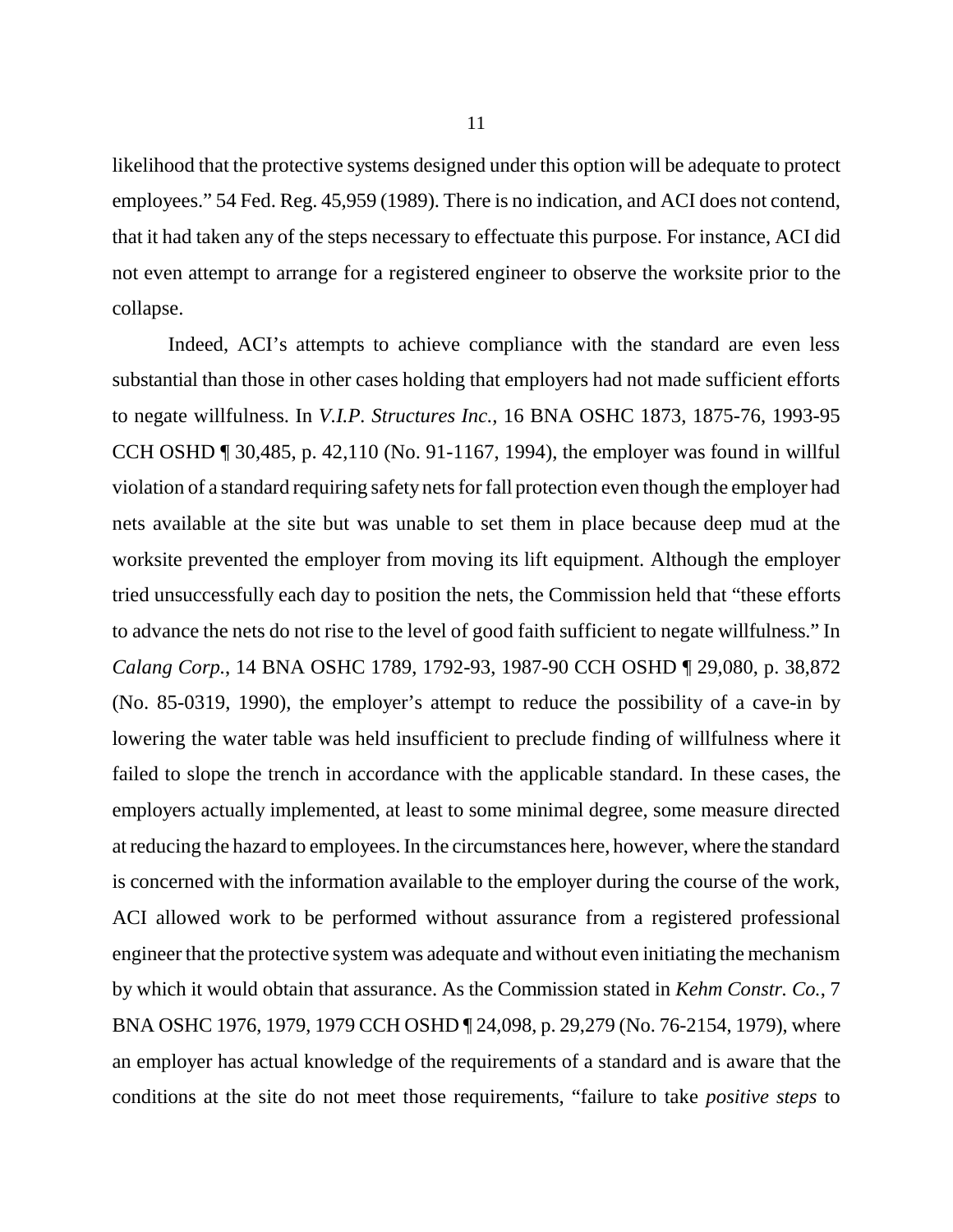comply . . . constitutes a least a careless disregard of the mandate of the Act" (emphasis added). We therefore agree with the judge that ACI's efforts were inadequate.

Having concluded that the violation was willful in nature, we turn now to the assessment of an appropriate penalty. The Commission has discretion to assess an appropriate penalty based on the facts, and in so doing the Commission may conduct a *de novo* review of the judge's assessment. *Quality Stamping Prods. Co.*, 16 BNA OSHC 1927, 1993-95 CCH OSHD ¶ 30,516 (No. 91-414, 1994). Although ACI does not address the propriety of the judge's assessment of \$55,000 for a willful violation, we find that assessment to be excessive in the circumstances here.

Under section 17(j) of the Act, 29 U.S.C. § 666(j), the Commission considers four factors when determining an appropriate penalty: the employer's size, good faith, and prior history of compliance with the Act as well as the gravity of the violation. These factors are not accorded equal weight, and gravity normally is the most significant consideration. *Merchant's Masonry, Inc.*, 17 BNA OSHC 1005, 1006, 1993-95 CCH OSHD ¶ 30,635, p. 42,444 (No. 92-424, 1994). In assessing the penalty of \$55,000 proposed by the Secretary, the judge determined that the violation was of high gravity because designs approved by an engineer under Option 4 of section 1926.652(c) are necessary to ensure that the shoring system is safe.

For the reasons we have stated, we agree with the judge with regard to the purpose of the provision of the standard at issue here, and we are not unmindful that an employee was seriously injured at ACI's worksite. However, the record does not support the judge's finding that the violation in this case is of high gravity. While we do not dispute that analysis and approval of a shoring design by a registered engineer serves an important safety function because it provides assurance that the design of the shoring will be adequate to protect employees, we cannot find a violation of this requirement to be of high gravity since the record establishes, and the Secretary concedes, that the hazard of inadequate shoring was due to factors which an engineer could not have anticipated and taken into consideration.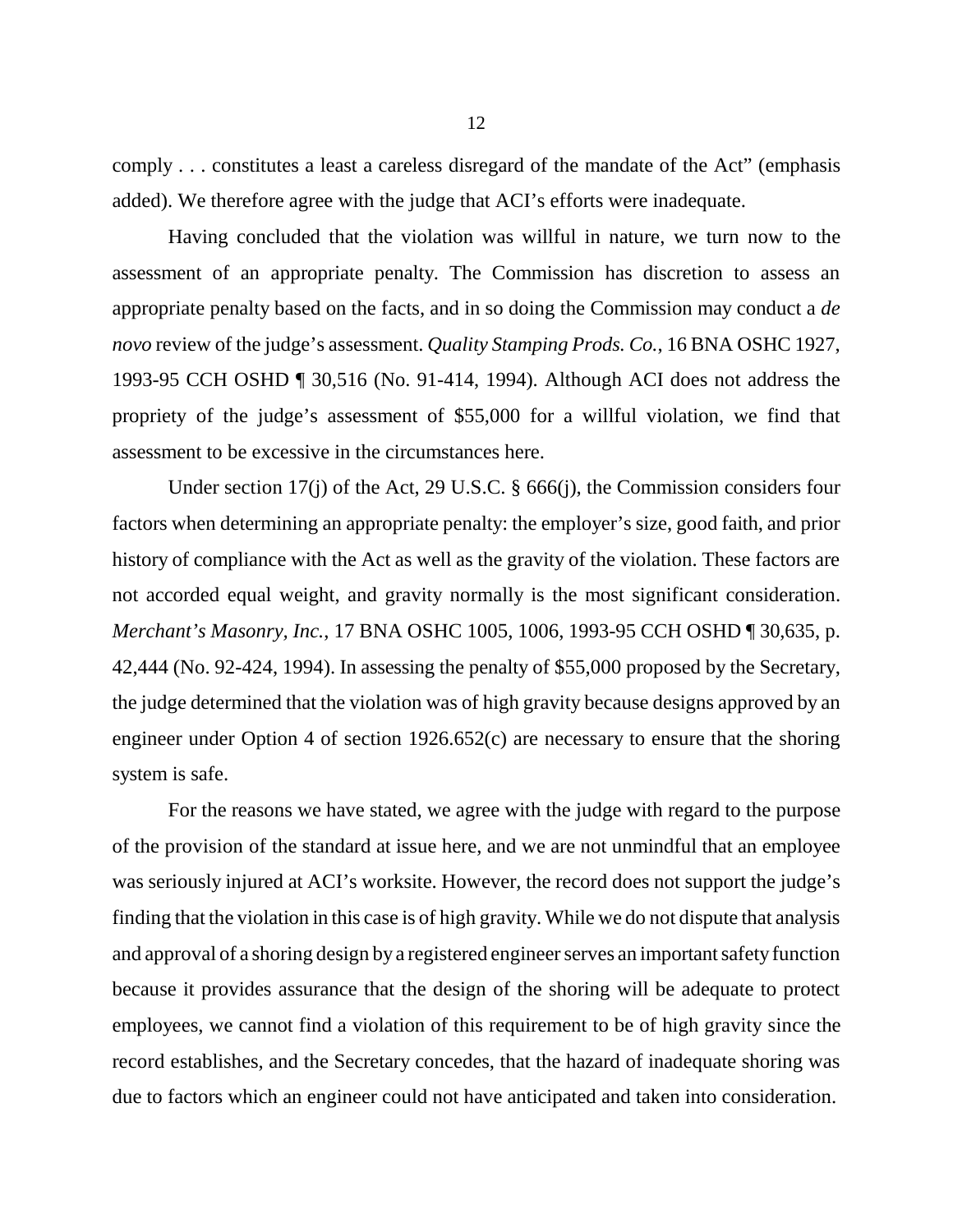13 Commission precedent also holds that good faith can be considered in assessing a

penalty for a willful violation. *S. Zara & Sons Contr. Co.*, 10 BNA OSHC 1334, 1340, 1982 CCH OSHD ¶ 25,892, p. 32,400 (No. 78-2125, 1982), *aff'd without published opinion*, 697 F.2d 297 (2d Cir. 1982); *Kent Nowlin Constr.*, *Inc.*, 5 BNA OSHC 1051, 1055, 1977-78 CCH OSHD ¶ 21,550, p. 25,863 (No. 9483, 1977) (consolidated), *aff'd*, 593 F.2d 368 (10th Cir. 1979). ACI clearly intended that employees be protected by shoring, just as ACI had provided such protection on its previous jobs. It investigated various shoring alternatives before commencing work and eventually selected a system configured for the particular worksite in accordance with one of the options permitted under the standard. While we find that ACI did not make good faith efforts to comply with respect to the particular provision of the standard at issue here, we nevertheless conclude that these overall circumstances should be taken into consideration in assessment of an appropriate penalty. For instance, in *V.I.P. Structures*, 16 BNA OSHC at 1876, 1993-95 CCH OSHD at p. 42,110, the Commission regarded the employer's attempts to move safety nets into position as an indicator of good faith for penalty purposes. *See Kent Nowlin Constr. Co.*, 648 F.2d 1248, 1281 (10th Cir. 1981) ("relative degrees of dereliction within the willful violation category"); *Anderson Excavating & Wrecking Co*., 17 BNA OSHC 1890, 1894, 1995-97 CCH OSHD ¶ 31,228, p. 43,791 (No. 92-3684, 1997), *aff'd per curiam*, 131 F.3d 1254 (8th Cir. 1997) (fact that employer demonstrated good faith during the inspection taken into account in assessing penalty for a willful violation); *S. G. Loewendick & Sons Inc.*, 16 BNA OSHC 1954, 1959, 1991-93 CCH OSHD ¶ 30,558 (No. 91-2487, 1994) (not inconsistent to find a violation willful and also find that the employer exhibited some good faith), *rev'd on other grounds,* 70 F.3d 1291 (D.C. Cir. 1995); *C.N. Flagg & Co.*, 2 BNA OSHC 1195, 1974-75 CCH OSHD ¶ 18,686 (No. 1734, 1974), *aff'd without published opinion*, 538 F.2d 308 (2d Cir. 1976) (distinguishing the general good faith of an employer from the willful actions of particular supervisors at the work site in question).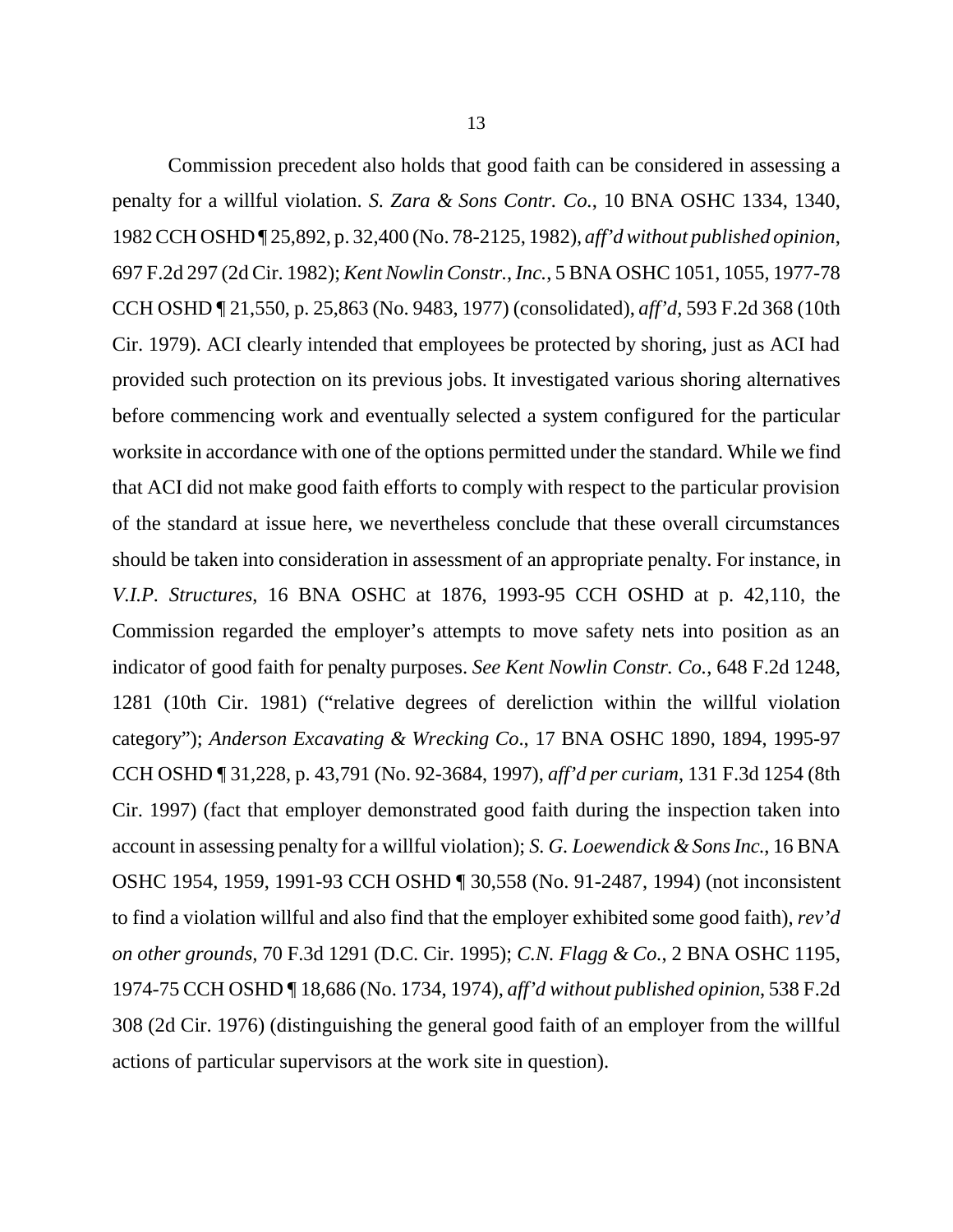For these reasons, we conclude that a penalty of \$20,000 is appropriate. Accordingly, the judge's decision finding a willful violation of section 1926.652(a)(1) is affirmed and a penalty of \$20,000 is assessed therefor.

/s/

Thomasina V. Rogers Chairman

 $\sqrt{s}$ /

Gary L. Visscher Commissioner

Dated: September 28, 1999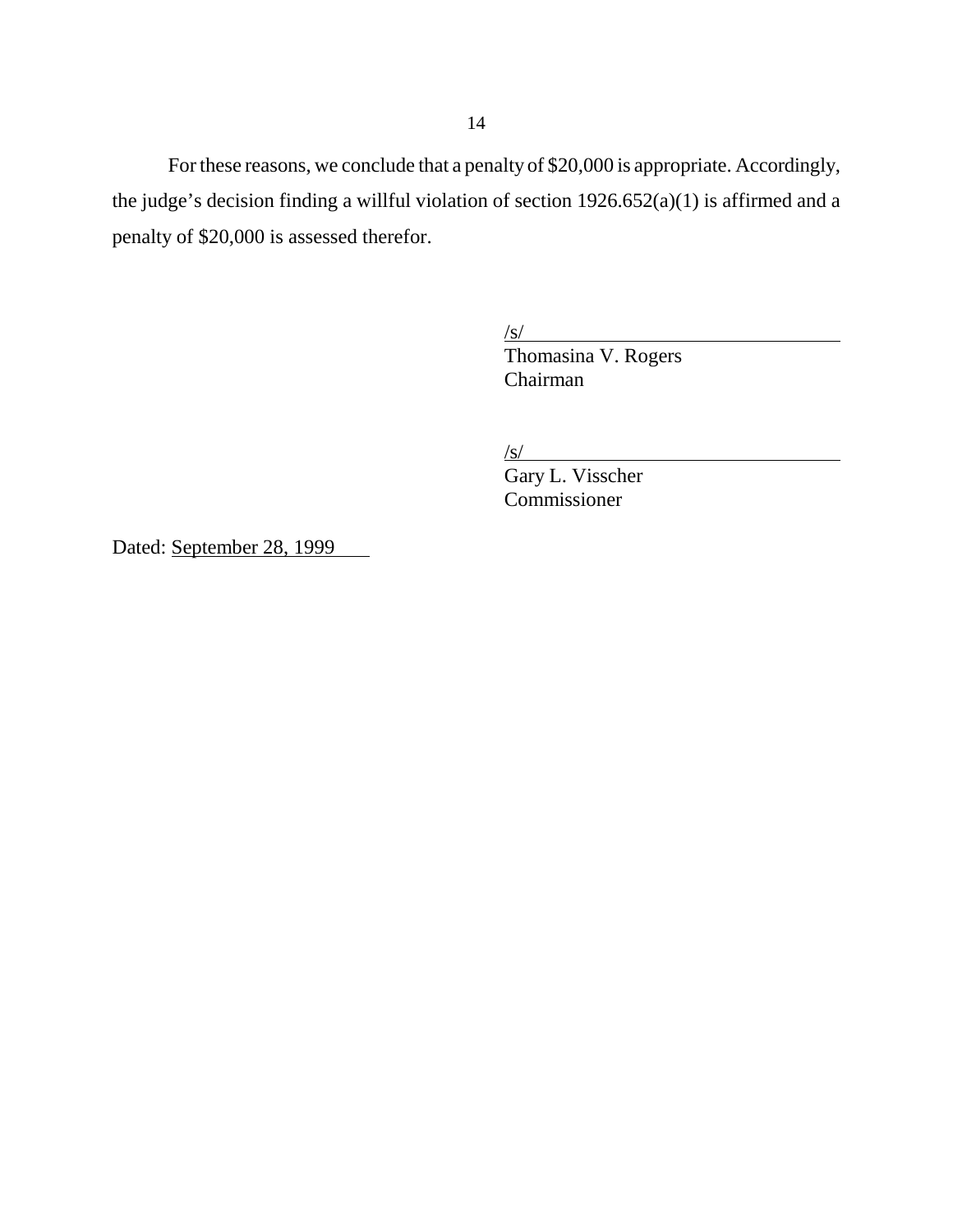| SECRETARY OF LABOR,          |                           |
|------------------------------|---------------------------|
| Complainant,                 |                           |
|                              |                           |
| V.                           | : OSHRC Docket No. 96-593 |
|                              |                           |
| AVIATION CONSTRUCTORS, INC., |                           |
| Respondent.                  |                           |

### APPEARANCES:

Robert L. Walter, Esquire Ira J. Smotherman, Esquire U. S. Department of Labor Atlanta, Georgia Atlanta, Georgia For Respondent For Complainant

Office of the Solicitor Shapiro, Fussell, Wedge, Smotherman & Martin

Before: Administrative Law Judge Ken S. Welsch

#### **DECISION AND ORDER**

On April 16, 1996, the Secretary issued two citations to Aviation Constructors, Inc. (ACI), for alleged trenching violations. The Secretary withdrew item 3 of Citation No. 1, which alleged a serious violation of § 1926.651(g)(1)(i). Prior to the hearing, the parties reached a settlement agreement regarding items 1 and 2 of Citation No. 1, alleging serious violations of §§ 1926.651(c)(2) and  $1926.652(e)(1)(ii)$ , respectively. A partial settlement agreement was filed with the court and is approved by this Decision and Order. The only item remaining at issue is item 1 of Citation No. 2, which alleges a willful violation of  $\S 1926.652(a)(1)$ , for failure to use an adequate protective system to protect employees in an excavation from cave-ins. At the hearing, ACI admitted that it violated § 1926.652(a)(1) (Tr. 11-13, 36). ACI disputes only the classification of the violation as willful and the Secretary's proposed penalty of \$55,000.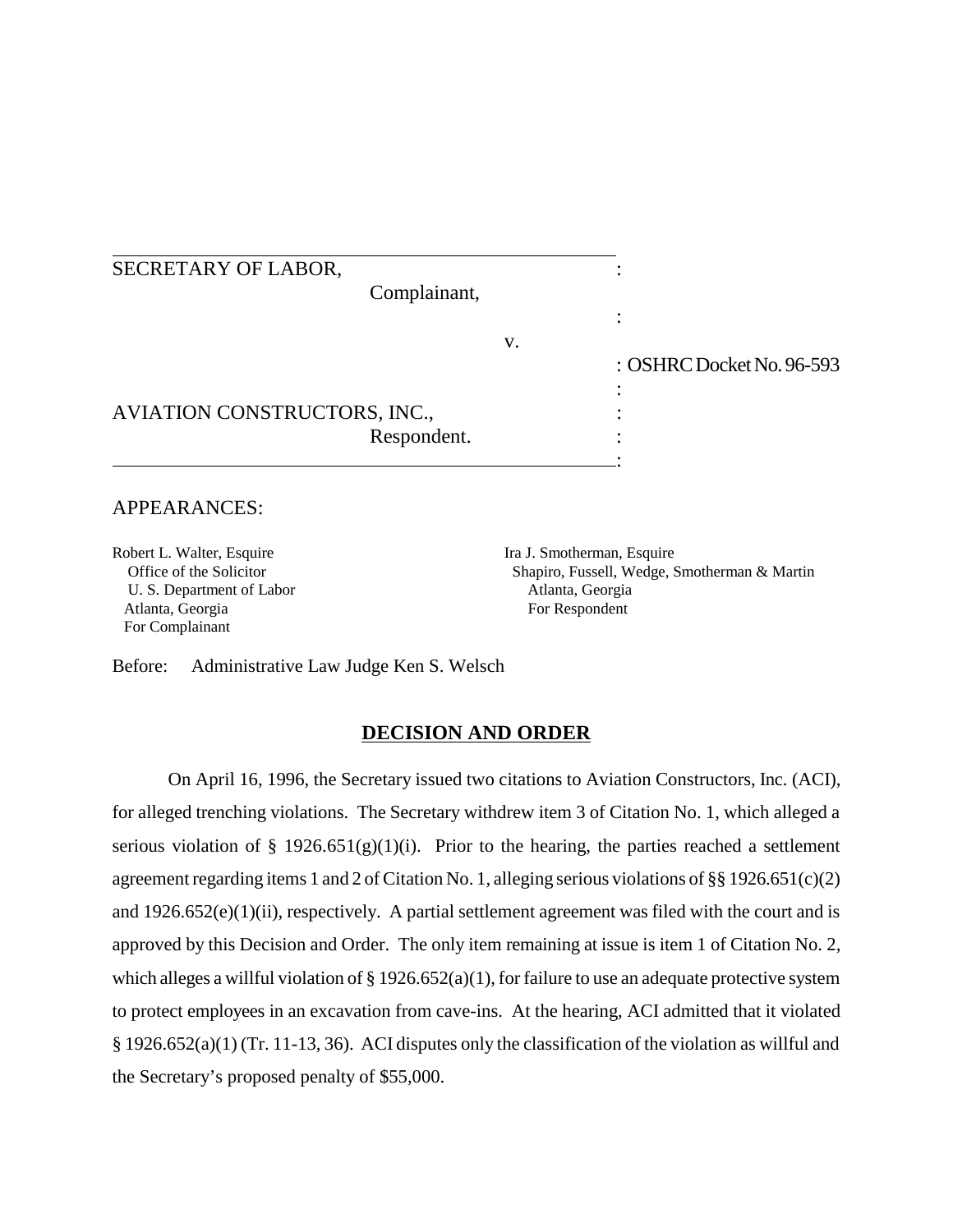#### **Background**

In August 1995, ACI entered into a contract with Delta Airlines to build a baggage conveyor tunnel at the south terminal of Hartsfield International Airport in Atlanta, Georgia. The contract required ACI to perform demolition work on the existing roadway and sidewalk, remove the debris from the demolition, and excavate an opening for the tunnel that led to the lower level of the terminal (Tr. 17-18, 95). After construction of the tunnel, ACI would backfill earth over the top of the tunnel and pour a new concrete roadway where the excavation had been dug (Tr. 99).

Under the contract, ACI was responsible for providing vertical shoring for the excavations on the project (Tr. 118). At the time of its bid, ACI planned on using plywood sheeting or timber cross-bracing. ACI learned after beginning the design of this protective system, however, that it was infeasible due to the restricted space available and hazards created by exposing footings which carried the load of a canopy directly above the worksite (Tr. 19-20, 30, 95-96).

ACI contacted Pressure Concrete, Inc. (PCI), a construction company based in Florence, Alabama, that primarily performs sewer renovation work (Exh. C-17, pp. 13-14; Tr. 9-10). ACI wanted PCI to install a protection system using shotcrete and rebar (Exh. C-1). PCI had worked on one job previously for ACI. That job did not involve the creation of a protective system (Tr. 99-100).

ACI began demolition work on the sidewalk under the canopy on October 18, 1995. The excavation was scheduled to begin on October 24 (Tr. 21). On October 20, Gary Humble, the vice-president and general manager of PCI, faxed a proposal to ACI's project manager, Scott Tate, regarding the installation of a protective system (Exh. C-1; Tr. 22). Transmitted with the proposal was a sketch of the proposed system drawn by Humble (Exh. C-2; Tr. 24-25). On October 20, Tate faxed a letter of intent to enter into an agreement with PCI to perform shotcrete shoring on the project (Exh. C-3). Humble faxed an executed copy of the letter of intent to Tate. He wrote in the margin of the letter "not familiar with this add," referring to a document referenced in the letter of intent (Exh. C-4). Tate faxed a copy of the referenced document, addendum no. 1, to Humble on October 24, 1995 (Exh. C-14; Tr. 104).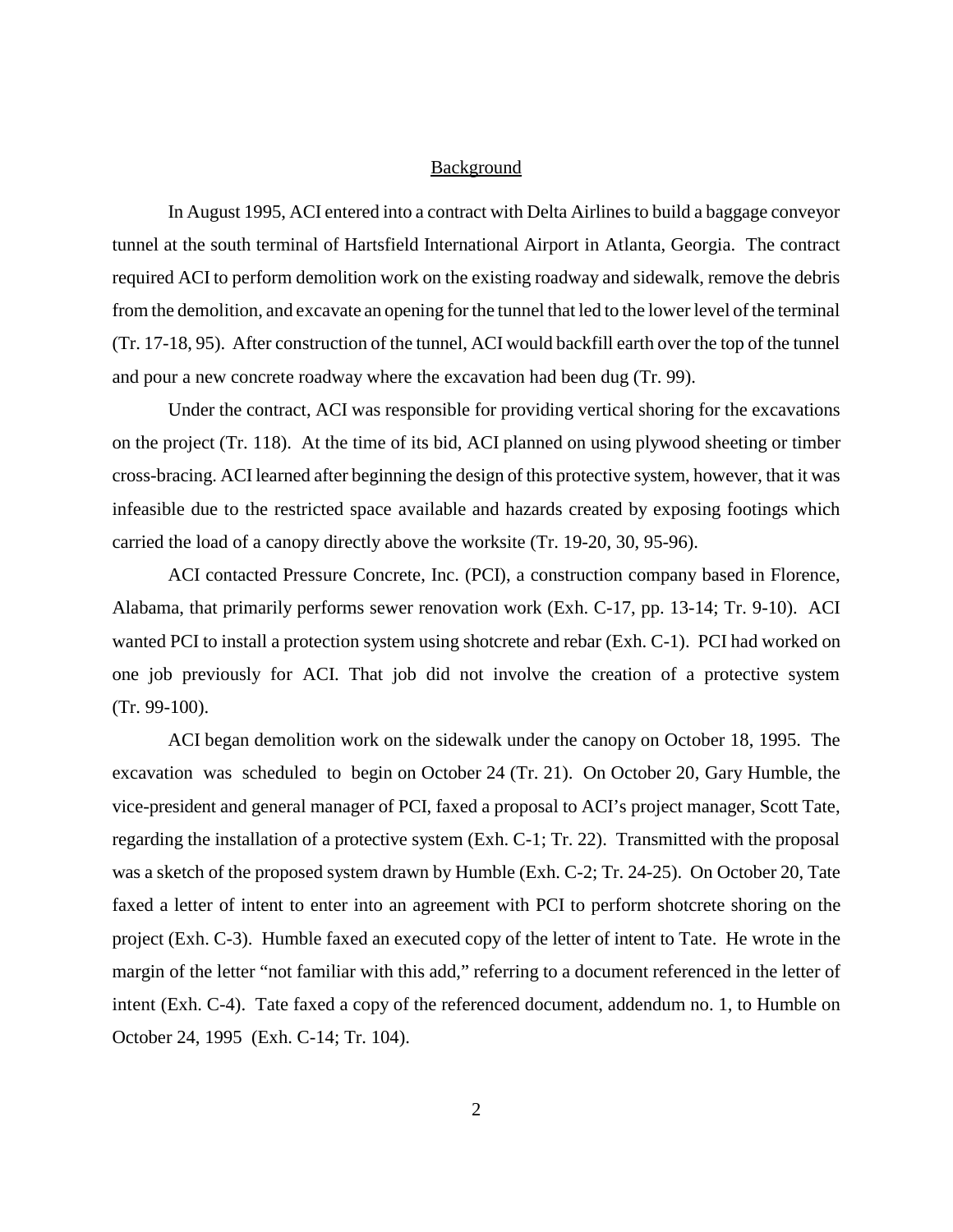ACI opened the excavation on October 24. On October 26, after the excavation had been opened to a depth of 5 feet, ACI instructed PCI to begin installing the protective system in the excavation. Seven Schlundt, ACI's general manager of field services, knew at the time that PCI had not provided ACI with an engineer-approved written plan of the proposed protective system, as required by § 1926.652. PCI employees worked in the excavation on October 26 (Tr. 35-37).

PCI employees continued to work in the excavation as ACI dug deeper and deeper. On October 30, the excavation was 10 feet deep with vertical walls (Tr. 148-149). Schlundt was aware that PCI's employees were continuing to work in the excavation and that ACI still did not have the engineer-approved plan that PCI had said it would provide. Schlundt did not instruct anyone that the employees should not work in the excavation until the plan was on-site (Tr. 39).

On October 30, ACI received soil test results for the soil in the excavation. Tate sent a copy of the soil test results and a letter to Humble by regular mail on October 31 (Exh. C-5, p. 115). In the letter Tate states, "This will allow you to complete the stamped set of shop drawings for the soil retention system your firm is installing" (Exh. C-5). PCI's employees continued to work in the excavation on November 2, 3 and 4, 1995 (Exh. C-11). Schlundt and Tate knew that PCI had not provided ACI with an engineer-approved plan (Tr. 40-41).

On November 4, the north wall of the excavation collapsed, severely injuring the PCI employee who was working in the excavation (Tr. 46). The excavation was 10 feet deep at one end and 13 feet deep at the other end at the time of the collapse (Tr. 154-155). At the time of the cave-in, ACI did not have an engineer-approved plan on the site. PCI's employees had been working in the excavation for ten days (Tr. 117).

#### The Violated Standard

ACI stipulated that it violated  $\S$  1926.652(a)(1), which provides:

Each employee in an excavation shall be protected from cave-ins by an adequate protective system designed in accordance with paragraph (b) or (c) of this section except when:

(i) Excavations are made entirely in stable rock; or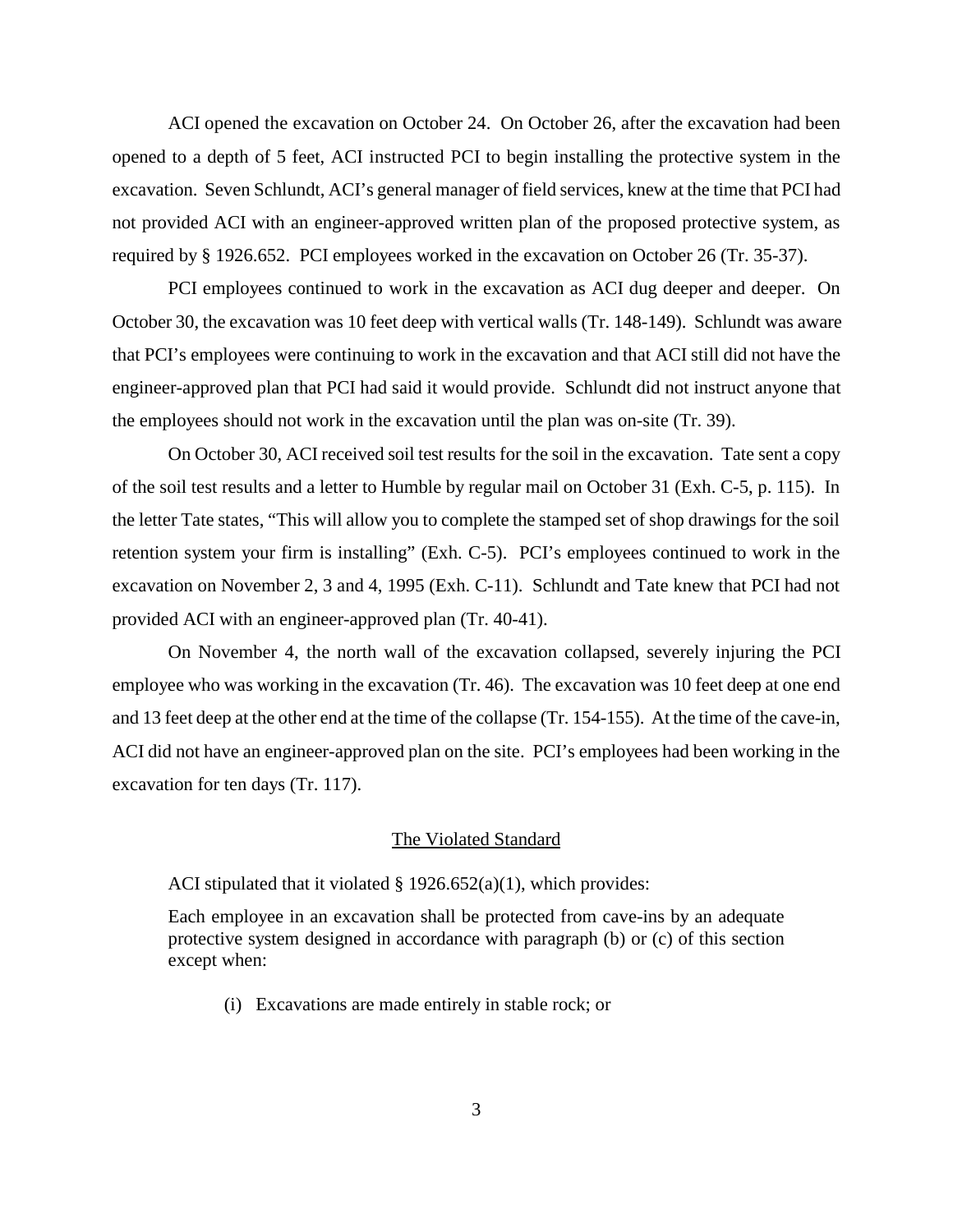(ii) Excavations are less than  $5$  feet (1.52m) in depth and examination of the ground by a competent person provides no indication of a potential cave-in.

ACI concedes that its excavation, which was in Type C soil and was deeper than 5 feet, is

governed by paragraph (c), option 4, of § 1926.652, which provides:

Designs of support systems, shield systems, and other protective systems shall be selected and constructed by the employer or his designee and shall be in accordance with the requirements of paragraphs  $(c)(1)$ ; or, in the alternative, paragraph  $(c)(2)$ ; or in the alternative, paragraph  $(c)(3)$ ; or, in the alternative, paragraph  $(c)(4)$  as follows:

. . . .

(4) Option (4) - *Design by a registered professional engineer*.

(i) Support systems, shield systems, and other protective systems not utilizing Option 1, Option 2, or Option 3, above shall be approved by a registered professional engineer.

(ii) Designs shall be in written form and shall include the following:

(A) A plan indicating the sizes, types, and configurations of the materials to be used in the protective system; and

(B) The identity of the registered professional engineer approving the design.

> (iii) At least one copy of the design shall be maintained at the jobsite during construction of the protective system. After that time, the design may be stored off the jobsite, but a copy of the design shall be made available to the Secretary upon request.

### Willfulness

The Secretary contends that ACI's violation of  $\S 1926.652(a)(1)$  was willful.

A willful violation of the Occupational Safety and Health Act of 1970, 29 U.S.C. §§651-678 ("the Act"), is one committed with an "intentional, knowing or voluntary disregard for the requirements of the Act or with plain indifference to employee safety." *L. E. Myers,* 16 BNA OSHC 1037, 1046, 1993-95 CCH OSHD ¶ 30,016, pp. 41,123, 41,132 (*quoting Williams Enterp.*, 13 BNA OSHC 1249, 1256, 1986-87 CCH OSHD ¶ 27,893, p. 36,589 (No. 85-355, 1987)). "It is differentiated from other types of violations by a heightened awareness -- of the illegality of the conduct or conditions -- and by a state of mind -- conscious disregard or plain indifference."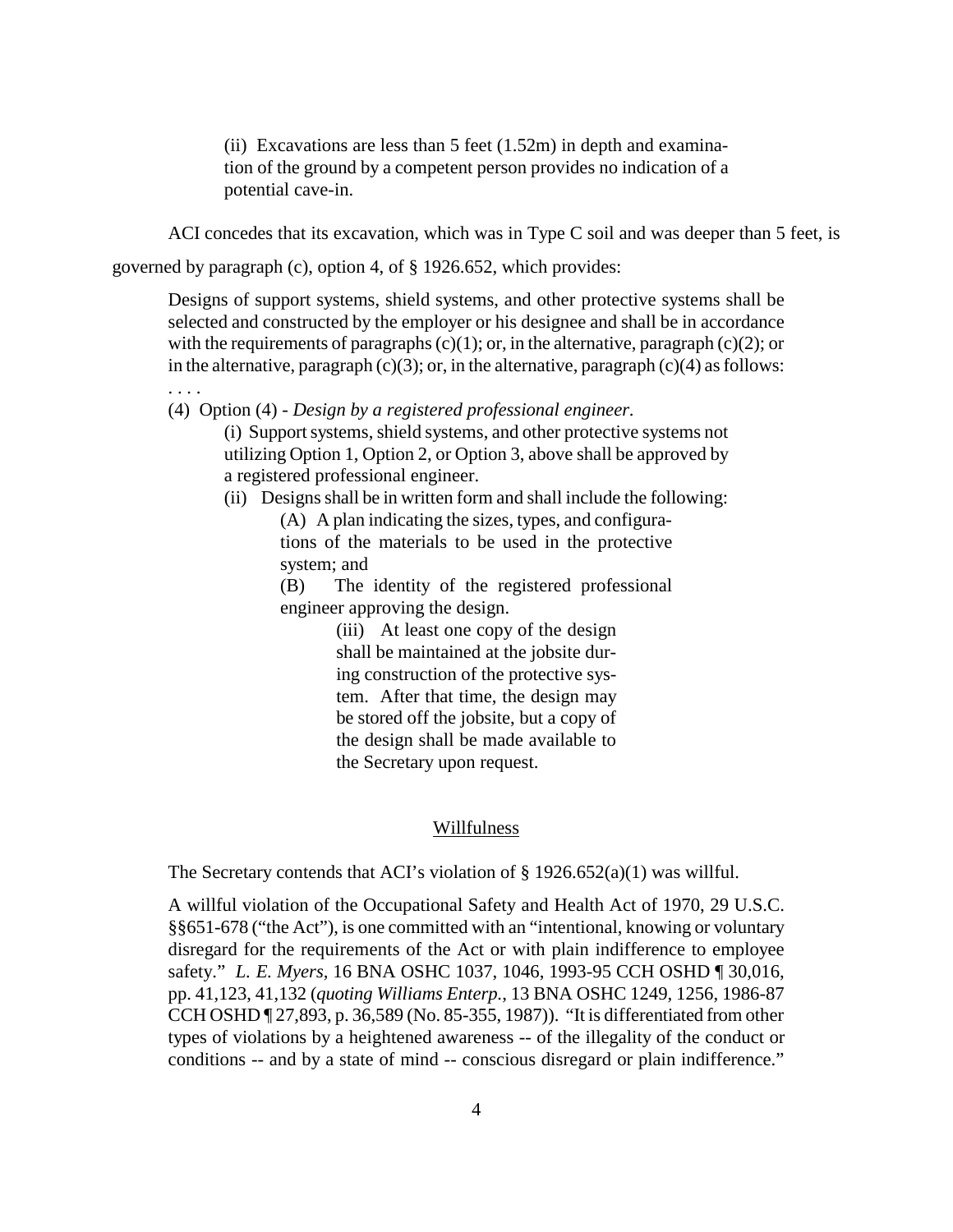*General Motors Corp., Electro-Moti ve Div.*, 14 BNA OSHC 2064, 2068, 1991-93 CCH OSHD ¶ 29,240, p. 39,168 (No. 82-630, 1991) (consolidated). A violation is not willful if an employer had a good faith belief that the violative condition conformed to the requirements of the Act. The test of good faith is an objective one, that is, "whether the employer's belief concerning the factual matters in question was reasonable under all of the circumstances." *Morrison-Knudsen Co.\Yonkers Contracting Co.*, 16 BNA OSHC 1105, 1124, 1993-95 CCH OSHD ¶ 30,048, pp. 41,261, 41,281 (No. 88-572, 1993).

#### *Mobil Premix Concrete, Inc.*, (No. 95-192, 1997) (slip opinion, pp. 6-7).

Schlundt and Tate knew that under option 4 of § 1926.652, ACI was required to have an engineer-approved plan on the site during work in the excavation. Beginning on October 26, 1995, ACI instructed PCI to place its employees in an excavation that was at least 5 feet deep despite ACI's awareness PCI had not provided it with the required plan. On October 30, the excavation was 10 feet deep; ACI knew it did not have the plan; and it allowed PCI to continue to work in the excavation. On November 4, the excavation ranged from 10 to 13 feet deep; ACI knew that it still did not have the mandatory plan; and ACI knew that PCI's employees were still working in the excavation. ACI acted throughout this ten-day period with an intentional, knowing, and voluntary disregard for the requirements of the Act.

ACI argues that it made a good faith attempt at compliance, which merely fell short of the requirements of the standard. ACI contends that it spent \$76,125 to hire PCI to install a protective system (Exh. C-6). It points out that PCI had sufficient time to complete the required plan, and questions the credibility of Humble's testimony regarding PCI's actions. ACI argues that when the plan promised by PCI was not forthcoming, ACI began making daily requests for it.

While ACI attempts to shift the responsibility for the violation of § 1926.652(a) to PCI, it misses the crucial point that ACI had the authority to prevent PCI's employees from entering the excavation until PCI provided the required plan. ACI claims in its brief that it "had little choice but to allow PCI to commence work installing the shotcrete, because of the danger to the public if the excavation caved in" (ACI's Brief, p. 19). There is no support in the record for this statement, and it does not explain why ACI continued excavating deeper as the days went on without receiving a plan from PCI.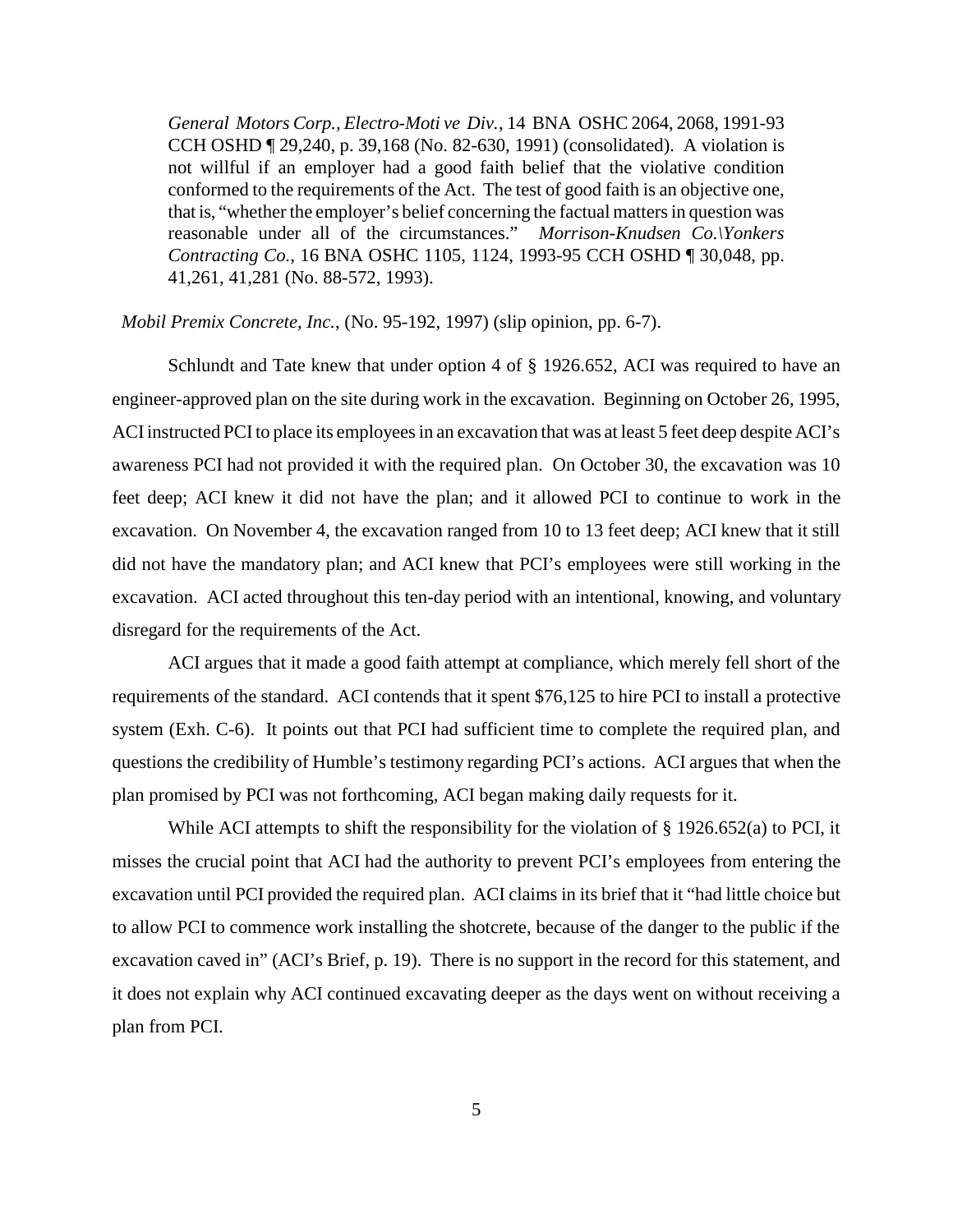It was within ACI's power to stop PCI's employees from entering the excavation until it had the engineer-approved plan. ACI chose not to do so. Its awareness of its violative conduct was heightened, as evidenced by Schlundt and Tate's continuing requests to PCI for the plan. ACI did not have a good faith belief that its failure to have an engineer-approved plan somehow conformed to the requirements of the Act.

The Secretary has established that ACI committed a willful violation of  $\S$  1926.652(a)(1). ACI demonstrated a knowing disregard for the requirements of the Act.

#### Penalty Determination

Under § 17(j) of the Act, in determining the appropriate penalty, the Commission is required to find and give "due consideration" to (1) the size of the employer's business, (2) the gravity of the violation, (3) the good faith of the employer, and (4) the history of previous violations. The gravity of the violation is the principal factor to be considered.

The record does not reflect how many employees ACI has. When asked if ACI was given an adjustment in the proposed penalty for size, Compliance Officer Patricia Morris responded that it had not "[b]ecause, Aviation is part of the Cleveland Group, and that puts them over the size credit" (Tr. 77). The classification of the violation as willful mitigates against a finding of good faith. ACI has a history of previous violations. ACI argues that it has no previous history because a 1993 citation was settled (Exh. J-D). However, ACI agreed to abate the violation, withdraw its notice of contest, and pay a penalty of \$1,125 for item 1 of the 1993 citation. This constitutes a prior history for purposes of the penalty determination.

The gravity of the violation is high. Engineer-approved plans are required under option 4 to ensure that a safely designed support system will be utilized.

Upon due consideration of these factors, it is determined that a penalty of \$55,000 is appropriate.